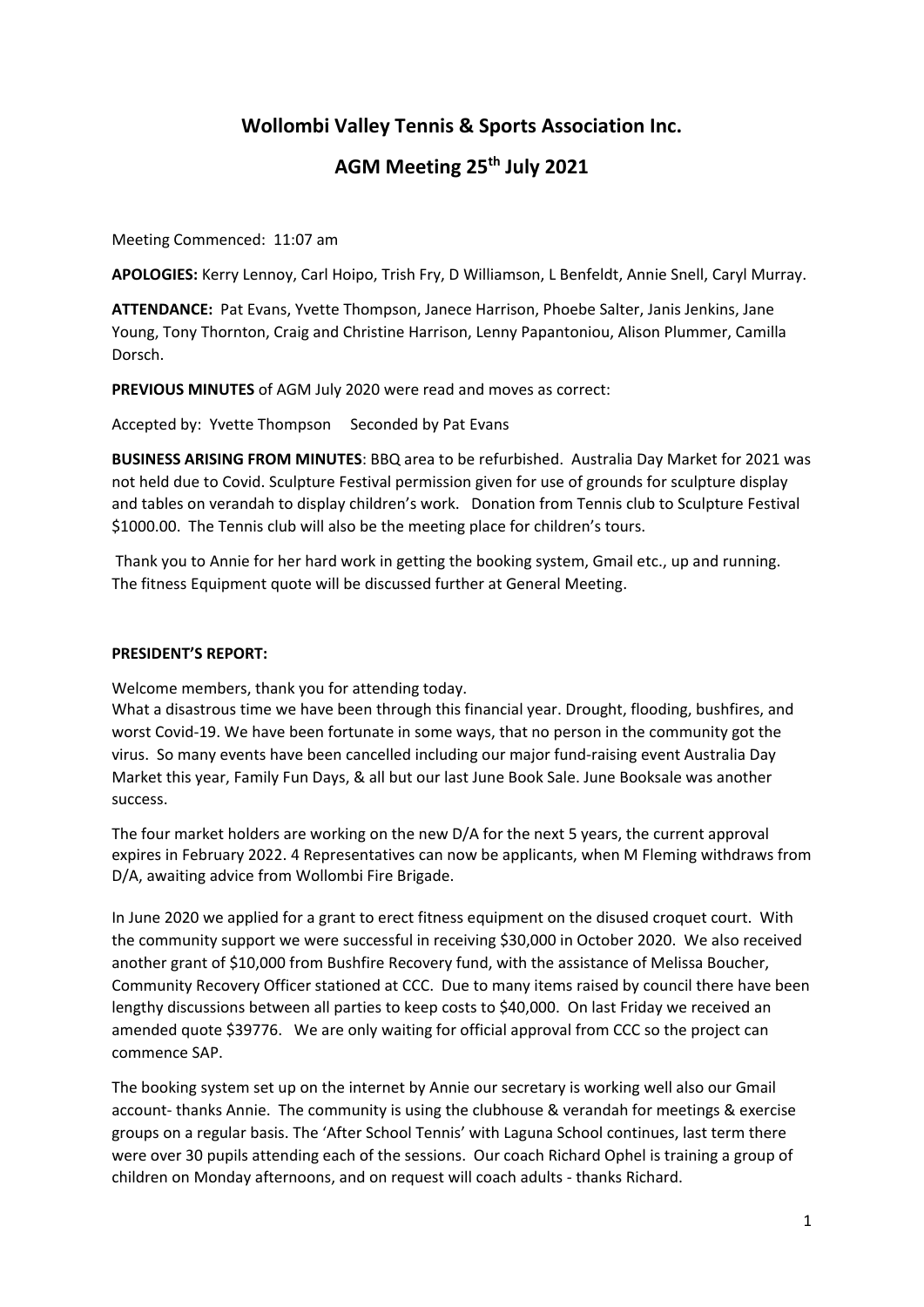Once more the club is supporting the Sculpture Festival being held in September. There is the donation of \$1,000, the use of our facility for sculptures to be displayed, also as a meeting place for tours and displays. We wish the festival every success.

Our facility's achievements have always been structured towards the benefit of the Valley's community especially its youth. Our members have a 500-card group who have lots of fun, Yellow Billy book group, both compliment the club. When other halls are unavailable especially during Covid restrictions Zumba also holds classes. The clubhouse has been hired for varied meetings during the year, this assists financially.

There are some members I wish to thank especially:

To my executive team. Thank you very much.

To all those members who volunteered at fund raising, also working bees, dedicating so much of their time and effort.

To those who consistently help in maintaining our assets, especially Craig Harrison.

To Mary Levy who spends many hours tending our gardens and enhancing the facility.

To Richard Ophel for encouraging the kids in his tennis sessions

To all the members who enjoy our club, who laugh, joke; have fun. I thank you.

Accepted by: Camilla Dorsch Seconded by Craig Harrison Carried

#### **TREASURER'S REPORT**

Attached Report was read out and explained by Pat Evans.

Moved: Janece Harrison Seconded: Craig Harrison. Motion Carried.

### **CAPTAIN'S REPORT:**

These was no Captain's report tabled. Very little to report due to Covid-19 restrictions

### **ELECTION OF OFFICE BEARERS**

Returning Officer Tony Thornton took the floor.

PRESIDENT: Nomination of Janece Harrison. Seconded and moved and Carried.

VICE PRESIDENT: Nomination of Janice Jenkins. Seconded and moved and Carried

SECRETARY: Nomination of Yvette Thompson. Seconded and moved and Carried

TREASURER: Nomination of Patricia Evans. Seconded and moved and Carried

TENNIS CAPTAIN: Dianne Williamson nominated. Seconded and moved and Carried

PUBLICITY OFFICER: Trish Fry nominated. Seconded and moved and Carried

MEMBER REPRESENTATIVE: Lynsey Benfeldt nominated. Seconded and moved and Carried

#### **MEMBERSHIP FEES**